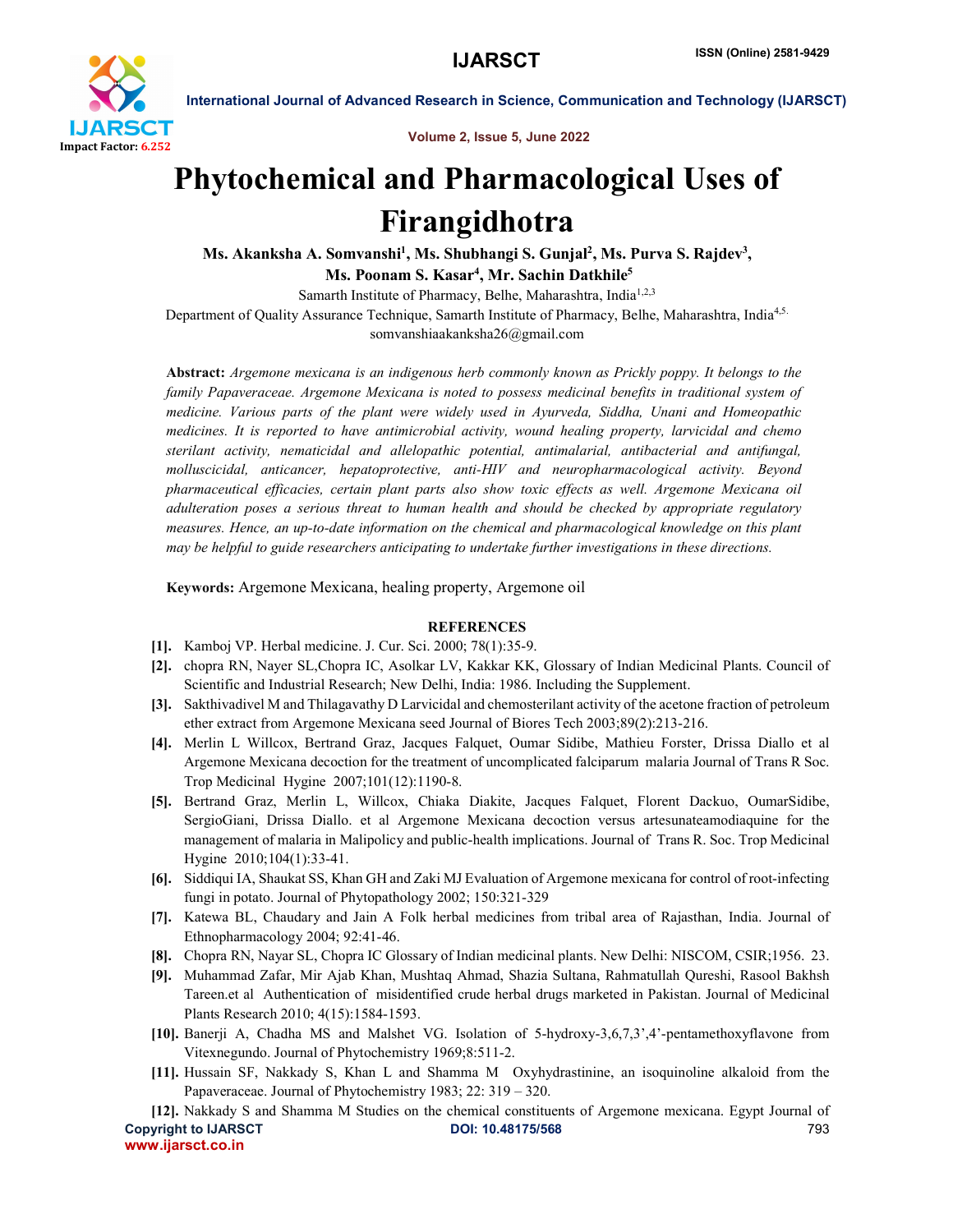

### International Journal of Advanced Research in Science, Communication and Technology (IJARSCT)

#### Volume 2, Issue 5, June 2022

Pharmaceutical Sciences 1988; 29: 53 – 61.

- [13]. Dinda B and Bandyopadhyay MJ Free amino acids of Argemone mexicana. Journal of Indian Chemical Society 1986; 63: 934 – 936.
- [14]. Harborne JB and Williams CA Flavonoids in the seeds of Argemone mexicana A reappraisal. Journal of Phytochemistry 1983; 22: 1520 – 1521.
- [15]. Gunstone FD, Holliday JA. and Scrimgeour CM. The long-chain oxo acids (argemonic acids) in Argemone mexicana seed oil. Chemistry and Physics of Lipids 1977; 4: 331 – 335.
- [16]. Israilov IA and Yunusov MS. Alkaloids of four species of Argemone. Chemistry of Natural compounds 1986; 22:189-192.
- [17]. Santos AC and Adkilen P. The alkaloids of Argemone mexicana. Journal of the American Chemical Society 1932; 54: 2923.
- [18]. Yu B T and Muraveva DA. Isolation and determination of the alkaloids of Argemone mexicana grown in different geographic regions. Rast Resur 1973; 9:200]
- [19]. Haisova K Y and Savik J. On the minor alkaloids from Argemone mexicana. Collection of Czechoslovak Chemical Communications 1975; 40:1576.
- [20]. Chang YC, Chang FR, Ashraf TK, Hsieh PW and Wu YC. Cytotoxic Benzophenanthridine and Benzylisoquinoline Alkaloids from Argemone Mexicana. Z. Naturforsch 2003; 58: 521 – 526.
- [21]. Israilov IA, Yuhusov MS. Alkaloids of four Argemone species. J Khim Prir Soedin1986;2:204-06.
- [22]. Chang YC, Hsieh PW, Chang FR, Wu RR, Liaw CC, Lee KH, Wu YC. et al. Two new protopines argemexicaines A and B and the anti-HIV alkaloid 6-acetonyl dihydrochelerythrine from formasan Argemone mexicana. Journal of Planta Med 2003b;69:148-52.
- [23]. Chang YC, Chang FR, Khalil AT, Hsieh PW, Wu YC. Cytotoxic benzophenanthridine and benzylisoquinoline alkaloids from Argemone mexicana. J Z Naturforsch 58c. 2003a;521-26.
- [24]. Singh S, Pandey VB, Singh TD. Alkaloids and flavonoids of Argemone mexicana. Journal of Nat Prod Res 2012;26:16-21.
- [25]. Haisova K, Slavik J. On the minor alkaloids from Argemone mexicana. Journal Collect Czech Chem Commun 1975;40:1576-78.
- [26]. Ito C, Furukawa H. Antifertility studies of isoquinoline alkaloids with special emphasis of structure activity relationship. Journal of Fitoterapia 1990;61:67-71.
- [27]. Sukumar D, Nambi RA, Sulochana N. Studies on the leaves of Agremone mexicana. Journal of Fitoterapia 1984;55:325-53.
- [28]. Gupta RS, Dixit VP, Dobhal MP. Antifertility studies of isoquioline alkaloids with special emphasis on structure activity relationship. Journal of Fitoterapia 1990;61(1):67-71.
- [29]. Gacche RN, Shaikh RU, Pund MM. In vitro evaluation of anticancer and antimicrobial activity of selected medicinal plants from Ayurveda. Asian Journal of Traditioinal Medicines 2011;6:127-33.
- [30]. Gali K, Ramakrishnan G, Kothai R, Jaykar B. In vitro anti-cancer activity of methanolic extract of leaves of Argemone mexicana. Int Journal of Pharm Tech Res 2011;3:1329-33.
- [31]. Elango G, Abdul Rahuman A, Kamaraj C, Bagavan A, Abduz Zahir A, Santhoshkumar T, Marimuthu S, Velayutham K, Jayaseelan C, Vishnu Kirthi A, Rajakumar G. et al Efficacy of medicinal plant extracts against Formosan subterranean termite, Coptotermes formosanus. Journal of India Crop Prod 2012;36:524-30.
- [32]. Dash GK and Murthy PN. Evaluation of Argemone mexicana leaves for wound healing activity. journal of Nat Prod Plant Resour 2011;1(1):46-56.
- [33]. Sakthivadivel M and Thilagavathy D. Larvicidal and chemosterilant activity of the acetone fraction of petroleum ether extract from Argemone mexicana seed. Journal of Biores Tech 2003;89(2):213-6.
- [34]. Amartha S, Chaudhari S. Neuropharmacological study of Argemone mexicana. Journal of App Pharm. Sci. 2011;1:121-26.
- [35]. Prayaga Murty Pragada Agricultural weeds as medicinal plants of Kadapa district, A.P., India. Asian Journal of Pharmaceutical Science & Technology. 2015; 5 (3):202-209.
- [36]. Patil PS, Dushing YA and Patil DA Observations on plantlore in Buldhana District of Maharashtra. Ancient